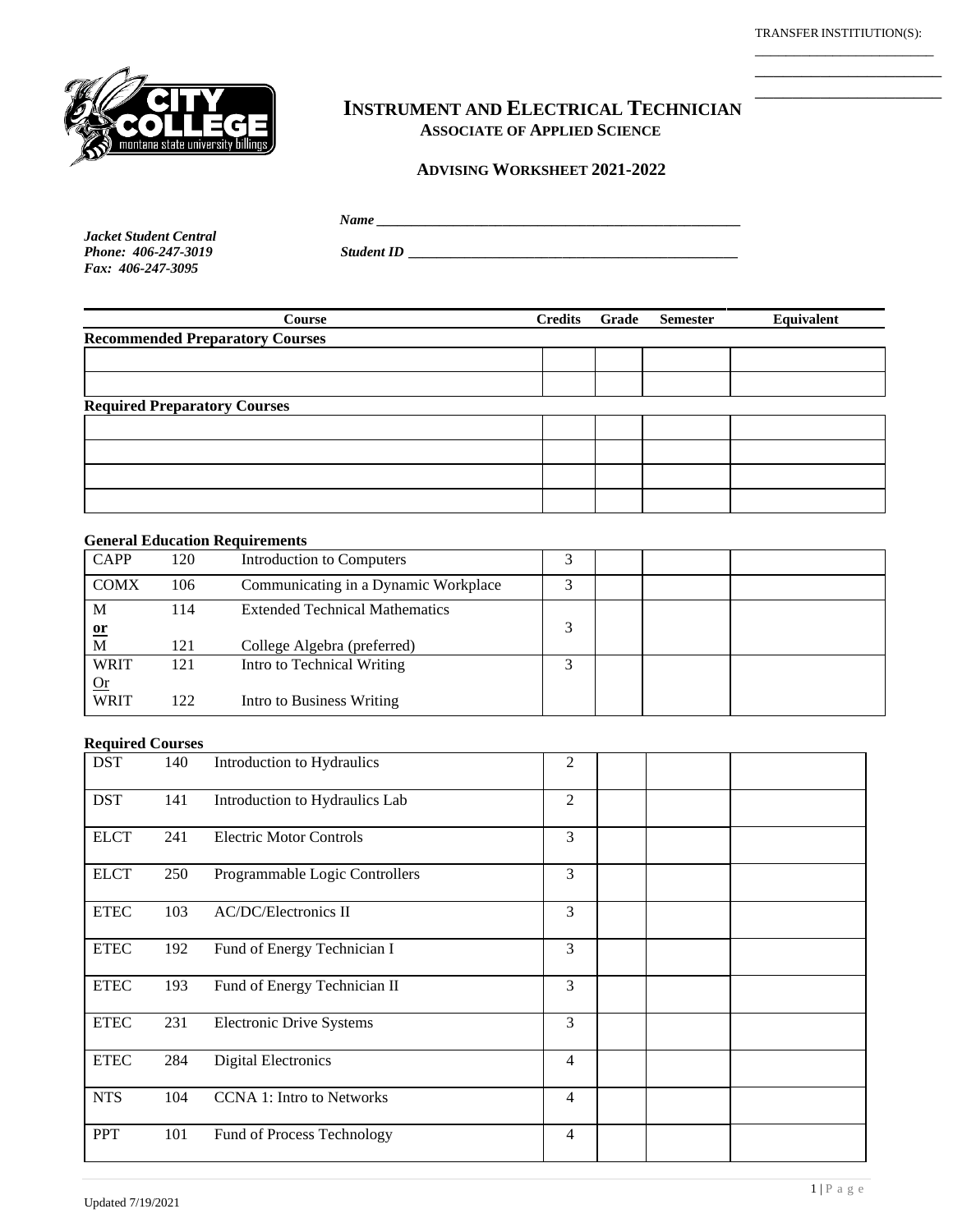| <b>PPT</b>                | 102 | Fund of Process Technology Lab               |                |  |  |
|---------------------------|-----|----------------------------------------------|----------------|--|--|
| <b>PPT</b>                | 130 | Process Diagrams for Proc Tech               | $\overline{2}$ |  |  |
| <b>PPT</b>                | 135 | Instrument & Control Systems                 | $\overline{4}$ |  |  |
| <b>PPT</b>                | 136 | Instrument & Controls Lab                    |                |  |  |
| <b>PPT</b>                | 161 | Process Plant Safety II                      | $\overline{2}$ |  |  |
| <b>TRID</b><br>$\Omega$ r | 150 | <b>Environ/Shop Practices</b>                | $\overline{2}$ |  |  |
| <b>PPT</b>                | 151 | Process Plant Safety I                       |                |  |  |
| <b>TRID</b>               | 185 | Introduction to Industrial Power Systems     | $\overline{2}$ |  |  |
| <b>TRID</b>               | 186 | Introduction to Industrial Power Systems Lab |                |  |  |

### **TOTAL MINIMUM CREDITS REQUIRED 61 A grade of "C" or higher is mandatory in all required courses**

| <b>Suggested Plan of Study</b> |                |                        |                |
|--------------------------------|----------------|------------------------|----------------|
| <b>First Semester</b>          | <b>Credits</b> | <b>Second Semester</b> | <b>Credits</b> |
| <b>CAPP 120</b>                | 3              | ETEC 103               | 3              |
| <b>ETEC 192</b>                | 3              | <b>ETEC 193</b>        | 3              |
| <b>PPT</b> 101                 | 4              | M 114                  | 3              |
| <b>PPT 102</b>                 |                | <b>PPT 135</b>         | 4              |
| <b>PPT 130</b>                 | 2              | <b>PPT 136</b>         |                |
| <b>TRID 185</b>                | 2              | <b>TOTAL</b>           | 14             |
| <b>TRID 186</b>                |                |                        |                |
| <b>TOTAL</b>                   | 16             |                        |                |
| <b>Third Semester</b>          | <b>Credits</b> | <b>Fourth Semester</b> | <b>Credits</b> |
| <b>DST</b> 140                 | 2              | <b>COMX 106</b>        | 3              |
| <b>DST</b> 141                 | 2              | ELCT <sub>250</sub>    | 3              |
| ELCT <sub>241</sub>            | 3              | ETEC 284               |                |
| <b>ETEC 231</b>                | 3              | <b>NTS 104</b>         |                |
| <b>TRID 150 or PPT 151</b>     | 2              | <b>PPT 161</b>         |                |
| WRIT 121 or 122                | 3              | <b>TOTAL</b>           | 16             |

**Transcript evaluation (if applicable completed) by: \_\_\_\_\_\_\_\_\_\_\_\_\_\_\_\_\_\_\_\_\_\_\_\_\_on \_\_\_\_\_\_\_\_\_\_\_\_**

WRIT 121 or 122 3<br>**TOTAL** 15

**TOTAL 15**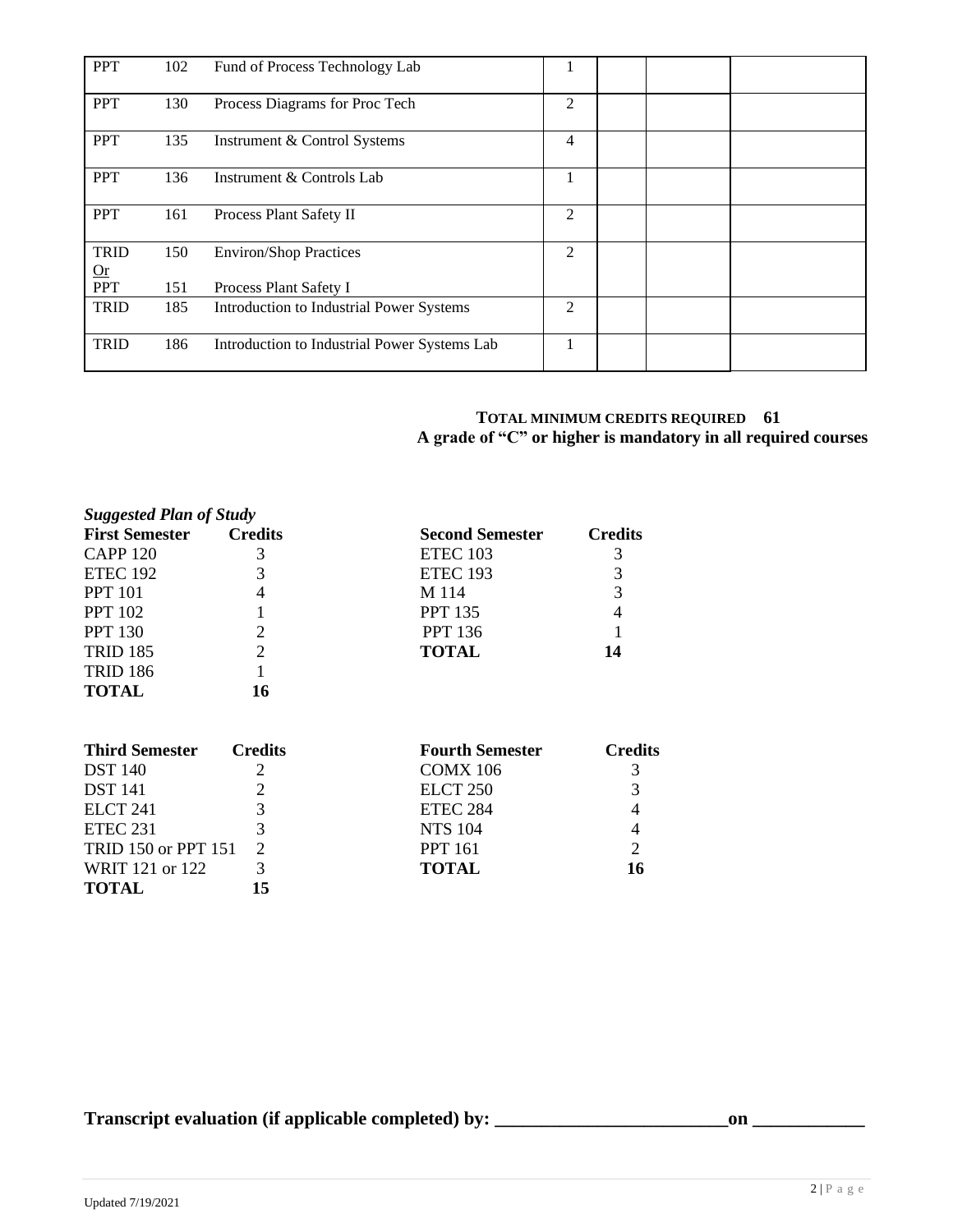## **Program Specific Information**

- Before a student can take part in the required (technical) courses in I&E program, they must be at a math level of at least M 111 and a writing level of at least WRIT 104.
- The I&E program admits new cohorts in the fall of odd numbered years. Some courses are offered every other year.
- Students that earn an AAS degree and want to further their education thus career; are able to go on for a Bachelor of Applied Science degree through MSUB. There are various thematic concentrations that a student can focus on to earn a BAS degree, one of which is Business. Contact Jacket Student Central or contact MSUB Advising Center at 406-657-2240 for further details.